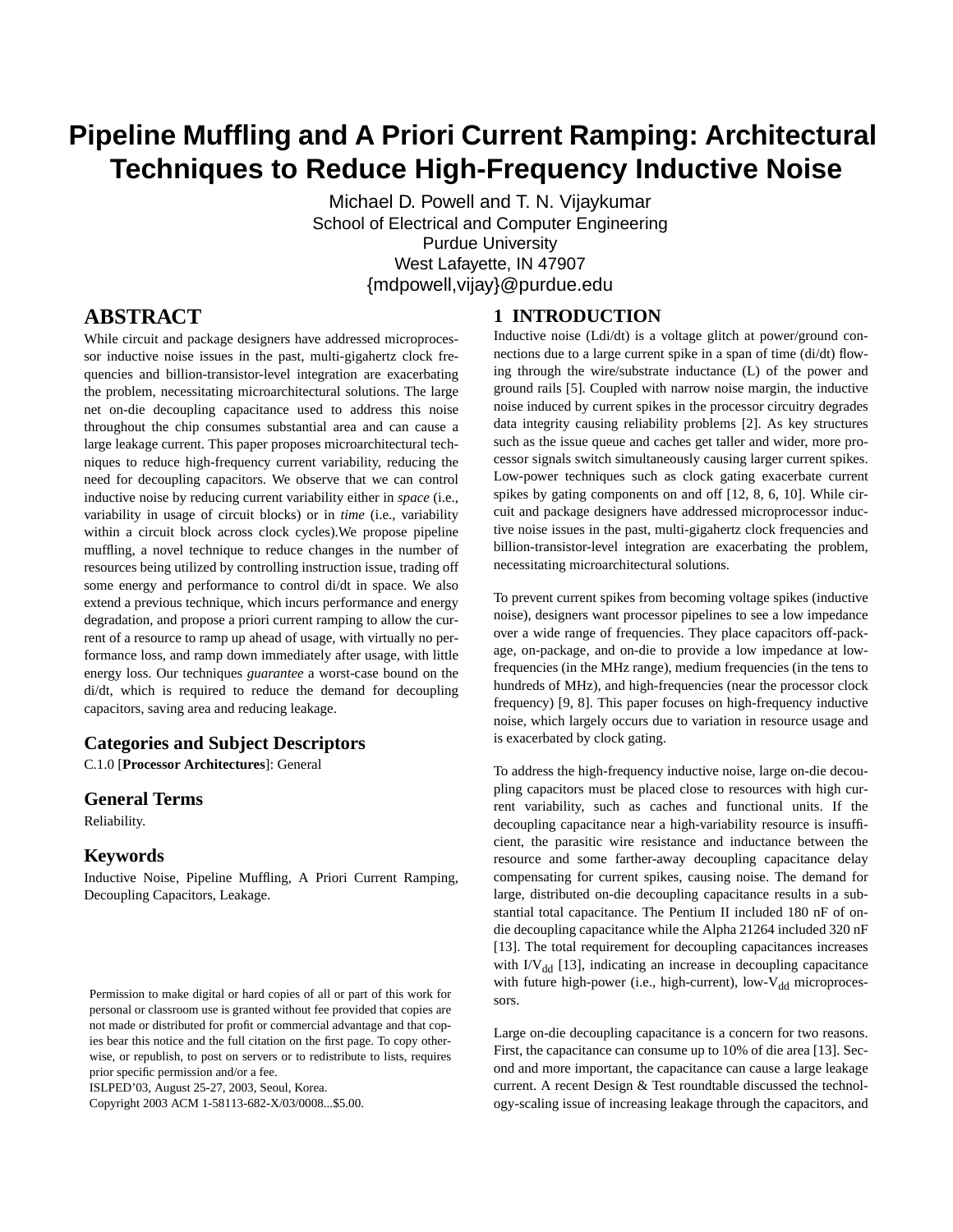**Table 1: Instruction schedule for 10 ALU operations on a previously idle processor.**

<span id="page-1-0"></span>

| $C$ vcle # | <b>Conventional</b> | Pipeline Muffling, $\delta = 4$          | A priori current ramping                |
|------------|---------------------|------------------------------------------|-----------------------------------------|
|            | Issue 8             | Issue 4                                  | Issue 8                                 |
|            | Issue 2             | Issue 6                                  | Issue 2, Ramp up current: $8*(1/2)$     |
|            | First 8 execute     | First 4 execute, issue 2 fake operations | Execute 8                               |
|            | Second 2 execute    | Second 6 execute                         | Execute 2, Ramp down current: $6*(1/2)$ |
|            |                     | downward muffling: 2 fake executions     | Ramp down current: $2 * (1/2)$          |

Preston, a participant from Compaq, claimed that amperes of current flow quiescently through the capacitors, complicating  $I_{DDO}$ testing and increasing chip power consumption [7].

This paper proposes two microarchitectural techniques to reduce high-frequency current variability. We observe that we can control inductive noise by reducing current variability either in space (i.e., variability in usage of circuit blocks) or in time (i.e., variability within a circuit block across clock cycles). We propose *pipeline muffling* to reduce changes in space by controlling instruction issue and limiting changes in the number of resources utilized. [12] proposed ramping resource current over time to reduce the rate of current change in individual resources. [12] degrades performance due to delaying of instructions by a few cycles to ramp up clockgated circuits, and degrades energy due to waiting (i.e., not clockgating for) a few cycles before ramping down to avoid future ramp-up delays. We propose *a priori current ramping*, an extension of [12], to allow the current of a resource to ramp up *ahead* of usage, with virtually no performance loss, and ramp down *immediately* after usage, with little energy loss.

While circuit techniques like on-die capacitors attempt to cure current variations by preventing them from becoming voltage variations (noise), we prevent the current variations at the source. Our techniques *guarantee* a worst-case bound on the di/dt (as opposed to reducing the average), which is required to reduce the demand for decoupling capacitors, saving area and reducing leakage.

The main contributions of this paper are:

- **•** We propose pipeline muffling which controls instruction issue and limits the number of used resources to increase (or decrease) only within a pre-specified delta, trading performance (and energy) for reduction in worst-case variability. Muffling guarantees a 50% reduction in worst-case inductive noise in execution units with an processor energy-delay penalty of 3%.
- **•** We propose a priori current ramping which allows time for resource current to ramp up a few cycles ahead of utilization, and to ramp down immediately after utilization. For the same reduction in noise as above, [12] incurs a processor energydelay penalty of 44%, while a priori ramping incurs a 2% penalty.

# **2 RELATED WORK**

# **2.1 Contrast to previous architectural proposals**

Previous architectural proposals have spread out current by ramping resources up and down over time to avoid large steps in current [12, 15]. We discussed [12] in [Section 1](#page-0-0). [15] applies ramping to only floating-point units.

Other architectural proposals have also focused on medium frequency inductive noise, which occurs over tens to hundreds of cycles (10-100 MHz) [1, 8]. Because ramping current over that many cycles would be impractical, these techniques focus on controlling noise over space rather than time. [16] uses the compiler to control resource utilization in a VLIW processor; this technique will not be effective in an out-of-order system. [8] uses current convolution to determine which resources may be utilized and control changes in current. [10] uses voltage sensors to react to noise and change resource utilization accordingly. [8] and [10] may have delayed response due to computation time and sensor delay, respectively, as mentioned by their authors. These techniques are not applicable to high-frequency noise for which immediate response is critical. [14] also proposes architecturally controlling medium-frequency noise, but our paper focuses solely on high-frequency inductive noise.

# <span id="page-1-1"></span>**2.2 Di/dt modeling and circuit solutions**

A number of recent papers model power distribution and inductive noise. [9] models a processor power distribution network and evaluates effectiveness of on-die and on-package capacitors. [6] uses a microarchitectural simulator to show step power profiles for SPEC 2000 benchmarks for a clock-gated microprocessor. [13] proposes a design technique for distributing on-die decoupling capacitance. They note that decoupling capacitance for a circuit block should be allocated in proportion to the power of that block. They evaluate inductive noise in caches and integer units and show their technique reduces transmission of noise between these circuit blocks for the Pentium II and Alpha 21264.

Capacitance allocation based on the maximum power of a circuit block, as in [13], occurs because designers assume a step from zero to maximum current. This assumption makes capacitance (C) directly proportional to the worst-case rate of current change (di). Architecturally *guaranteeing* a reduced di within a functional block reduces the maximum step and the inductive noise, correspondingly reducing the need for decoupling capacitance. In the next section, we introduce two techniques for providing these guarantees.

# **3 REDUCING HIGH-FREQUENCY NOISE**

Because high-frequency inductive noise is distributed throughout the chip, circuit designers use distributed capacitors to address inductive noise in individual circuit blocks and to avoid one block affecting others [13]. Accordingly, our techniques address inductive noise in a distributed fashion by addressing noise within indi-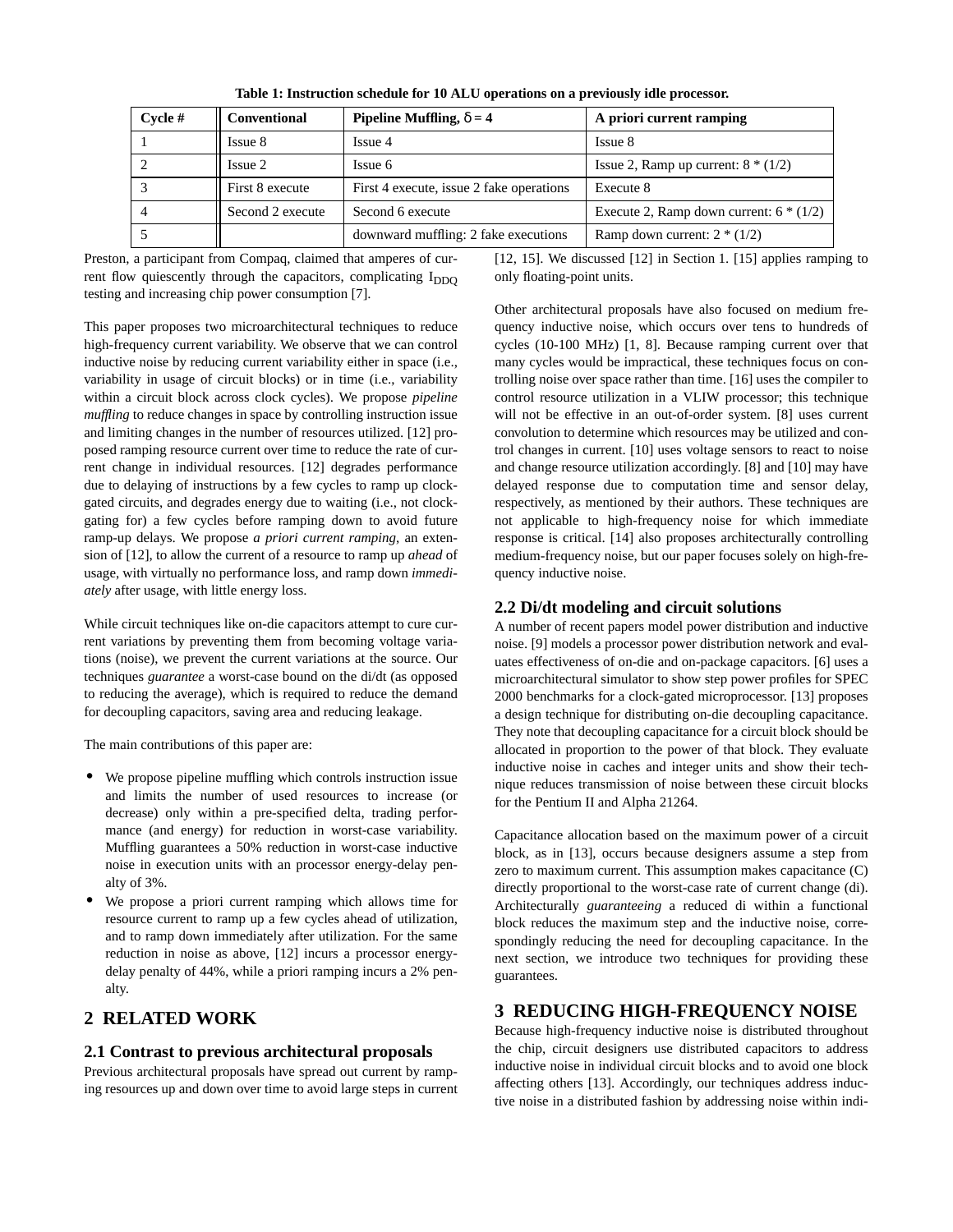vidual circuit blocks, rather than in the whole chip. In this section, we discuss pipeline muffling and a priori current ramping.

#### <span id="page-2-1"></span>**3.1 In Space: Pipeline Muffling**

Pipeline muffling controls resource-current variability in space by employing two components, *upward* and *downward*, which limit increases and decreases in current respectively between adjacent cycles to a pre-specified delta  $(\delta)$ . Though we discuss them separately, it is important to note that both upward and downward pipeline muffling must be implemented together to provide a bound on inductive noise.

Upward pipeline muffling smooths increases in resource utilization by regulating large increases, trading performance for inductive noise reduction. Utilization increases are restricted to those causing current increases less than δ. If operations that would cause current to increase faster than  $\delta$  are available, some of the operations must wait until the next cycle. Upward muffling, however, does not restrict peak utilization. Once resource current has increased to within  $\delta$  of the maximum, maximum utilization (and current) are allowed.

Downward pipeline muffling smooths decreases in resource utilization by padding decreases with "fake" operations. These fake operations prevent current from decreasing faster than δ. As the fake operations exist solely to prevent a large drop in current and perform no useful work, they trade extra energy for reduction in inductive noise.

We illustrate the concepts of pipeline muffling in integer ALUs for the out-of-order pipeline shown in [Figure 1](#page-2-0) with an example shown in the second and third columns of [Table 1](#page-1-0). Assume that a previously idle, 8-issue, out-of-order processor is ready to issue 10 integer ALU operations, and we wish to reduce worst-case di/dt by 50%. A conventional processor issues those instructions without regard to inductive noise as in the second column of [Table 1.](#page-1-0) If we wish to reduce noise by 50%, we set  $\delta$  equal to the current of 4 ALU operations, meaning the number of ALU operations can neither increase nor decrease by more than 4 between adjacent cycles. Because the processor was previously idle, it issues only 4 instructions on the first cycle (for an increase of 4). On the second cycle, it issues the remaining 6 instructions (for an increase of 2). On the third cycle, two "fake" ALU operations are issued to prevent the current from dropping by more than 4 units.

Upward and downward pipeline muffling can be implemented in the issue stage of an out-of-order processor. Conventional processors use select logic to issue ready instructions to a finite number of available resources. Pipeline muffling augments the select logic to include the  $\delta$  conditions for the controlled resources, possibly altering the number of available resources. With pipeline muffling, the number of available resources for the next cycle changes depending on the number of resources in use the current cycle. The information about the number of resources in use can be computed in the previous cycle; therefore this additional condition can be folded into select without substantial delay in the logic. Small integers (e.g. 2-4 bits) are used for the  $\delta$  conditions to simplify the necessary logic in the pipeline.



**FIGURE 1: Out-of-order pipeline stages.**

<span id="page-2-0"></span>Finally, because pipeline muffling controls variability based on predetermined, constant estimates of resource current, inaccuracies in the estimation are a concern. For example, an estimator may assume that because high-performance circuits are implemented in dynamic logic and dynamic logic power is dominated by the clock, this assumption is reasonable. Though clock power is dominant, some variability will still occur due to different input bits.

Even in the presence of estimation inaccuracies, it is possible to use pipeline muffling to establish current variability bounds. If the current consumed by a utilized resource is estimated at  $\delta$  but actually may be x% higher or lower, then the actual maximum variability for that resources is an increase from the minimum current, (1 x/100)δ, to the maximum current (1 + x/100)δ. The total worst case variability is then  $(1 + 2x/100)$ δ. For example, if the actual current change of a resource could be 20% higher or lower than the estimated bound,  $\delta$ , then the actual current bound would be 1.4 $\delta$ instead of δ. By knowing in advance the maximum error in the current estimate, a δ that will lead to a suitable actual current bound may be chosen.

#### <span id="page-2-2"></span>**3.2 In Time: A Priori Current Ramping**

A priori current ramping exploits the observation that in modern processor pipelines, certain resource usage information is known a few cycles of ahead of the usage. For instance, the number of ALUs that will be in use is known at the end of instruction issue. Because there is *at least* one cycle of register read between issue and execute, as shown in [Figure 1](#page-2-0), a priori ramping uses that onecycle gap to ramp up previously-idle clock-gated functional units, *without incurring any performance penalty as occurs in [12]*. If the resource becomes idle after use, it's current may then be ramped down immediately because there is no performance penalty associated with ramping it up again. While ramping does introduce a small energy penalty, it is less than that of letting idle functional units consume full current to avoid future ramp-up penalty, as is done in [12]. A similar observation was made by Deterministic Clock Gating (DCG) [11]. DCG, however, uses the aheadof-time knowledge to perform clock gating and not reduce inductive noise.

We illustrate a priori current ramping in the fourth column of [Table 1](#page-1-0) for a previously idle system with 10 ready ALU operations. On cycle 1, 8 operations are issued. On cycle 2, the 8 operations are in register read and 8 ALUs are ramped up, consuming half of their maximum current. The final 2 operations are also issued this cycle. On cycle 3, the first 8 operations are executed while the last 2 are in register read. On cycle 4, 2 ALUs execute the last 2 operations, while 6 ALUs ramp down their current. At this point execution has completed with the same schedule as the base processor (the second column of [Table 1\)](#page-1-0), meaning there is no performance loss. Finally, on cycle 5, the last 2 ALUs ramp down their current.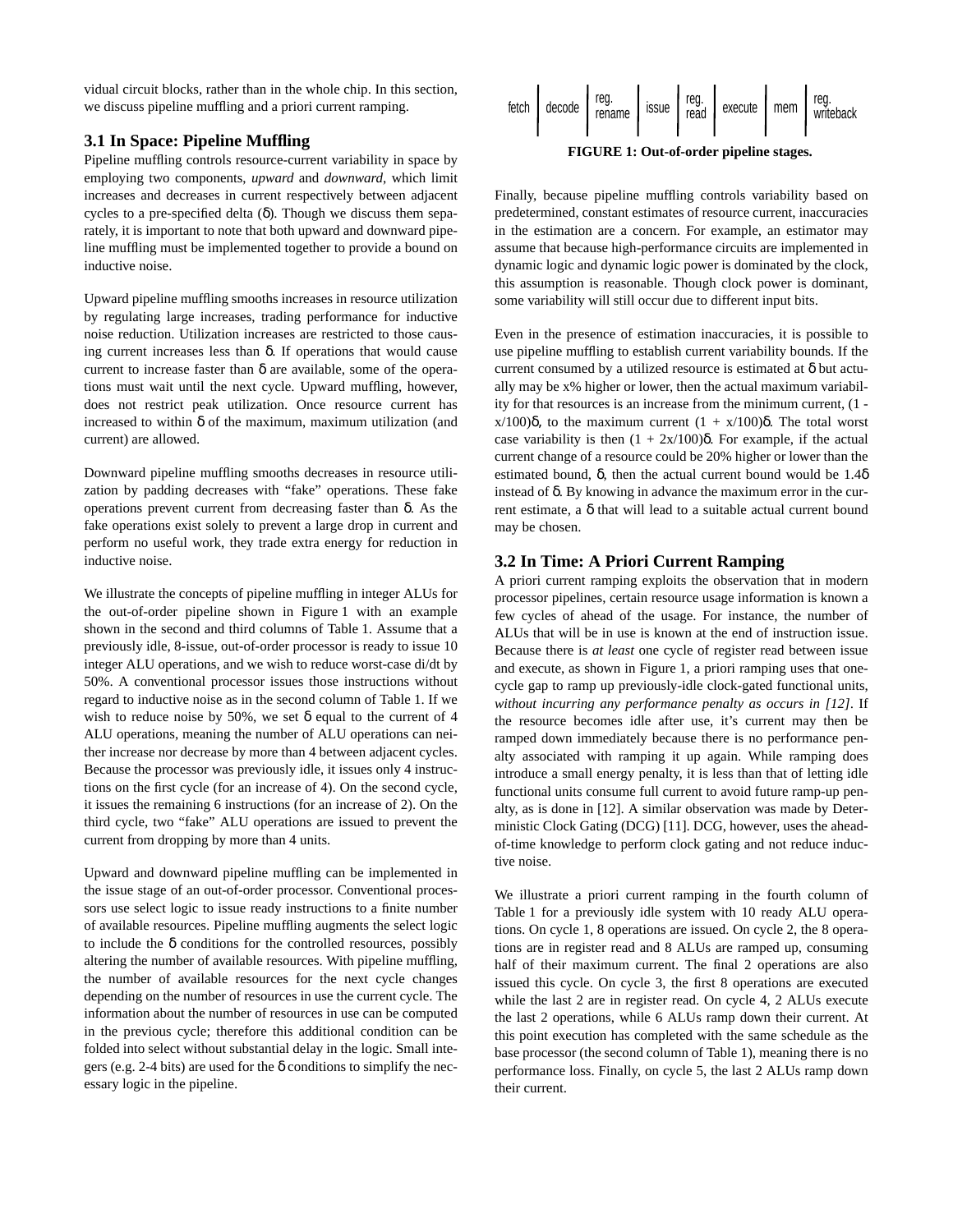**Table 2: System parameters.**

<span id="page-3-0"></span>

| instruction issue    | 8, out-of-order, 128-entry RUU  |  |
|----------------------|---------------------------------|--|
| Issue queue/ROB      | 128 entries, 1-cycle reg. file  |  |
| L1 caches            | 64K 2-way, 2 cycle, 2 ports     |  |
| L <sub>2</sub> cache | 2M 8-way, 12 cycles             |  |
| Memory latency       | 80 cycles                       |  |
| Fetch                | up to 8 instructions/cycle with |  |
|                      | 2 branch predictions per cycle  |  |
| Int ALU & mult/div   | 8 & 2                           |  |
| FP ALU & mult/div    | 4 & 2                           |  |

There are some limitations to the application of a priori current ramping. To avoid a performance penalty, a priori current ramping is restricted to using intervening cycles between issue and execute (for ALUs), and issue and the d-cache (for loads/stores). Assuming an aggressive 1-cycle register file means only one cycle is available for current ramping for ALUs. If resource current is brought to half of the active current during the register read-cycle, a 50% reduction in maximum di/dt is achieved for that resource. A two-cycle register file would allow for current to ramp over 2 cycles, corresponding to a 67% reduction in noise.

A priori current ramping can also be applied only to those resources whose schedule is known at least one cycle in advance of utilization, such as ALUs and the d-cache. A priori current ramping cannot be applied to register read, for example, because there is no time between issue and register read to ramp-up register read, as shown in [Figure 1.](#page-2-0) A priori current ramping can be expected to be applicable to back-end resources, however, because of the presence of register read after issue. While it is possible to move the register read stage before the issue stage, doing so requires that operands be stored in the issue queue, adding substantial complications.

Pipeline muffling and a priori current ramping are orthogonal and therefore may be applied at the same time for additional inductive noise savings. For example, if a priori current ramping is limited to a 50% noise reduction (because there is only one intervening cycle between issue and execute), but a 75% reduction is desired for the integer ALUs, pipeline muffling may also be applied with a  $\delta$  that reduces variability by 50%. The maximum variabilities multiply, resulting in a final maximum variability that is 25% of that in the base case.

<span id="page-3-1"></span>

| Table 3: Latencies and relative integral current estimates |
|------------------------------------------------------------|
| within circuit blocks.                                     |

| Component                  | latency (cycles) | current per cycle |  |  |  |  |
|----------------------------|------------------|-------------------|--|--|--|--|
| <b>Integer ALUs</b>        |                  |                   |  |  |  |  |
| Add/Multiply/Divide        | 1/3/12           | 14/7/1            |  |  |  |  |
| <b>Floating-Point ALUs</b> |                  |                   |  |  |  |  |
| Add/Multiply/Divide        | 2/4/12           | 6/3/1             |  |  |  |  |
| <b>I</b> -and D-caches     |                  |                   |  |  |  |  |
| I-cache/D-cache            | 2/2.             | 1/1               |  |  |  |  |

# **4 METHODOLOGY AND RESULTS**

In this section, we present our methodology and results. Our first results compare pipeline muffling, a priori current ramping, and the current ramping scheme in [12]. Second, we show combinations of pipeline muffling and a priori current ramping applied to ALUs, the d-cache, and the i-cache.

# **4.1 Methodology**

[Table 2](#page-3-0) shows the configuration for the simulated system which uses the out-of-order pipeline shown in [Figure 1.](#page-2-0) We modify SimpleScalar 3.0b [4] and Wattch [3] and simulate a high-performance, out-of-order microprocessor executing the Alpha ISA. We use 23 of the 26 applications in the SPEC 2K benchmark suite (*ammp, mcf,* and *sixtrack* are excluded due to simulation time), fastforwarding 2 billion instructions to skip initialization code, and then running 500 million instructions. The base IPC for each application is shown under the graph in [Figure 2.](#page-4-0) To estimate di/dt, we extend Wattch to compute current for each cycle in addition to energy based on component level activity similar to the procedure in [6]. To enable calculation of per-cycle current, we spread the execution energy of multi-cycle functional units and pipeline events (e.g., cache accesses and multiplies) over each of the relevant cycles. We use our simulator to determine performance degradation, energy penalty, and current variability for the various techniques.

We estimate high-frequency current variability within several microprocessor circuit blocks: the i-cache, the d-cache, and integer and floating-point functional units. We convert current to small integral estimates to be used in computing  $\delta$  for pipeline muffling, as using floating-point values would make the computation cumbersome in a real implementation. Current is based on the number of active units within the circuit block, and the estimates are shown in [Table 3.](#page-3-1) For the i-cache and d-cache, the current estimate is simply the number of ports in use. For functional units, we determine the relative per-cycle current of each integer (or floating point) operation relative to the other integer (floating point) operations based on Wattch's current models. While Wattch's estimates may have some error, muffling is tolerant of such inaccuracies, as discussed in [Section 3.1.](#page-2-1)

# **4.2 Comparing techniques**

In this section, we compare pipeline muffling, a priori current ramping, and the conventional ramping technique of [12] for configurations which achieve the same reduction in inductive noise. We configure the three techniques to achieve a 50% reduction in noise within three circuit blocks: the integer ALUs, floating-point ALUs, and the d-cache.

In [Figure 2](#page-4-0) we show performance degradation (black sub-bars, scale on left) and relative energy-delay *(*full-height bars, scale on right) for the three techniques over 23 SPEC 2000 applications. All values are relative to a processor with no inductive noise reduction. Because the individual benchmarks behave similarly, our discussion is based on the averages as shown in [Figure 3. Figure 3](#page-4-1) shows average performance degradation (x-axis), total processor energy penalty (y-axis), and relative energy-delay (text aside) for the three techniques over the 23 SPEC 2000 applications.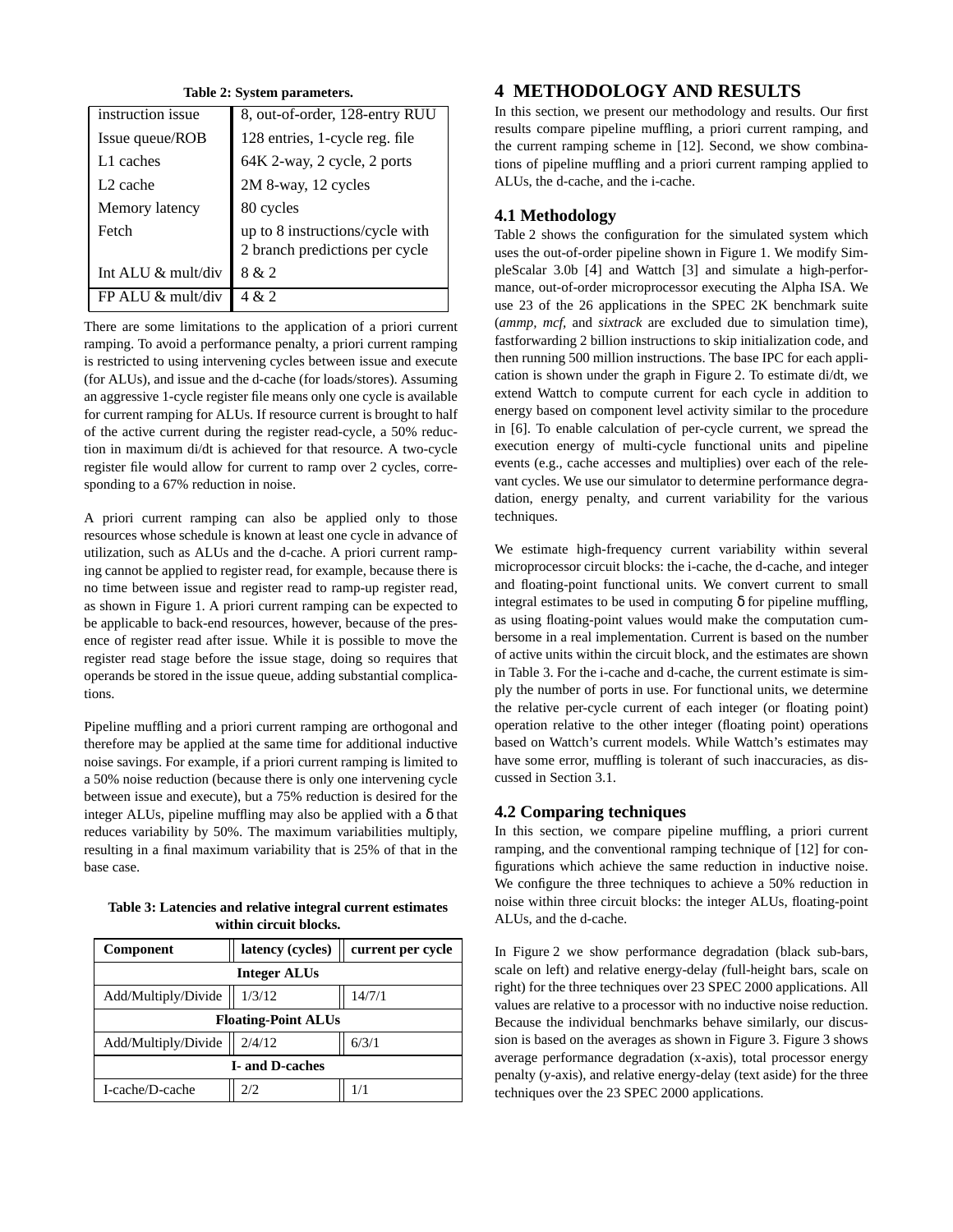

**FIGURE 2: Base IPC and comparison of techniques for all applications.**

<span id="page-4-0"></span>We see that conventional current ramping from [12] incurs a 19% performance degradation compared to 1.5% for pipeline muffling and 0% for a priori current ramping. Unlike the ramping scheme in [12], pipeline muffling incurs performance degradation only for resource-utilization changes that would cause a current change greater than  $\delta$  (e.g., an increase from 0 to 6 integer adds); therefore the performance loss is small. Because a priori current ramping ramps current before the resources are needed, it incurs no performance loss.

The performance degradation for conventional current ramping is substantially larger than reported by [12] because we are applying the technique to *all* integer, floating-point, and d-cache resources. [12] does not report to which specific resources they apply their technique.

The figure indicates similar energy penalties of 1.4% and 1.8% for muffling and a priori ramping. Though the difference is small, it occurs because a priori ramping uses extra energy to ramp down the current of *any* unit that becomes idle, while muffling uses extra energy only for fake operations to prevent large decreases that would violate δ. Both techniques have substantially lower energy penalties than the 21% of the [12] technique. The energy penalty for [12] occurs almost entirely due to leaving resources active for ten cycles after they are last used to avoid delay due to future ramp up. This procedure is unnecessary in a priori ramping, which ramps up resource current without inserting delay.

#### **4.3 Combination of techniques**

In this section, we show the effects of combining pipeline muffling and a priori current ramping. Recall from [Section 3.2](#page-2-2) that noise reduction from a priori current ramping is limited by the number of

<span id="page-4-2"></span>

| Configuration                                 | Perf. loss % | Energy loss % |  |  |  |
|-----------------------------------------------|--------------|---------------|--|--|--|
| 75% noise reduction: Int ALUs, FP ALUs        |              |               |  |  |  |
| muffling alone                                | 1.1          | 0.8           |  |  |  |
| combined                                      | 0.1          | 1.3           |  |  |  |
| 50% noise reduction: <i>i</i> -cache          |              |               |  |  |  |
| muffling                                      | 1.0          | 0.3           |  |  |  |
| 50%: i-cache. 75%: Int ALUs, FP ALUs, d-cache |              |               |  |  |  |
| combined                                      | 1.9          | 3.1           |  |  |  |

**Table 4: Combination of techniques**

cycles between the issue stage and resource utilization and that a priori ramping can be applied to only those resources whose usage is known in advance. We show that pipeline muffling can be combined with a priori current ramping to increase inductive noise savings without incurring the performance penalty of using muffling alone. Because a priori current ramping avoids performance degradation, a design combining the techniques will reduce noise more than a priori ramping and have smaller performance degradation than a design using muffling alone. We also apply pipeline muffling to pipeline resources that cannot use a priori ramping.

[Table 4](#page-4-2) compares results of using muffling *alone* to achieve a 75% inductive noise reduction (top section, first row) against the combination (second row) for the integer and floating-point ALUs. The combination uses pipeline muffling to reduce inductive noise in the ALUs by 50% and a priori current ramping to reduce noise by a further 50%, for a total of 75%. From the table, we see that there is virtually no performance degradation for the combined technique, in contrast to 1.1% for muffling alone. However the combined technique has a total energy penalty of 1.3%, 0.5% higher than that of muffling alone. This extra energy is expected for the same reason a priori ramping had higher energy than muffling in the previous section.

Previous results have shown inductive noise reduction only in the pipeline back-end. It is possible to apply pipeline muffling to the front-end as well, specifically to the i-cache. Our two-ported icache, which is normally accessed every cycle, experiences current variability during a cache miss. This current variability can be reduced by 50% using pipeline muffling by accessing only one port during the cycle after a miss returns and by performing a fake i-cache access to one port in the cycle after a miss (i.e., setting  $\delta =$ 

<span id="page-4-1"></span>